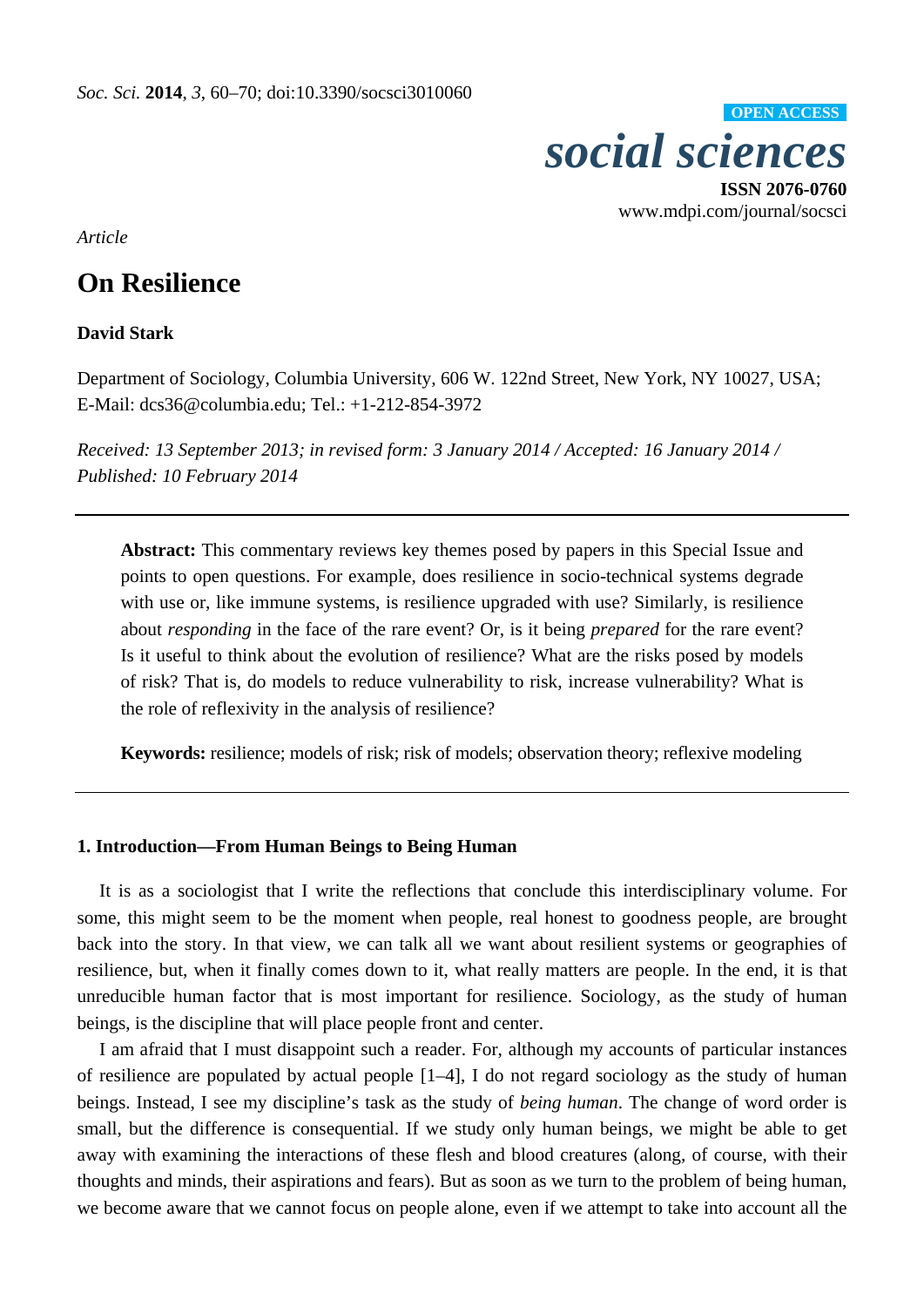interactions that we conventionally think about as "social." We are that species which has evolved (indeed, more accurate to say *co-evolved*) with our non-humans—cultural objects, material artefacts, technologies, models, scientific theories, and so on. To be human is be involved in complex relationships not only with other people, but also with the humanly shaped environment that is, in one sense, apart from us, and yet in another sense, is a part of our humanity. My starting point, then, is that we can gain a better understanding of resilience when we see it through the lens of socio-technical relations between humans and their non-humans.

#### **2. Resilience—Degrading or Upgrading with Use?**

The first question that I will pose for further research can be introduced by two exemplary cases of resilience, neither of which is a socio-technical system. The first is a pair of reasonably high quality athletic sneakers. The second case is an immune system. Both are examples of resilience. The resilience of the sneakers is quite literally that they bounce back. But in addition to this dimension we can think of another, along which our two examples are very different. The sneakers, as my shoe salesman and the trainer at my gym remind me, loose resilience with use. By contrast, immune systems need some shock to build resistance and hence resilience. Are social systems more like sneakers or more like immunity? Restated, under what conditions do resilient socio-technical systems degrade with use? And in what ways do socio-technical systems become more resilient only when the system is shocked and stressed?

This points to larger questions about learned resilience in socio-technical systems. Are they like immune systems in which small exposures to stress can trigger mechanisms of resistance and resilience? Alternatively, is the notion of inoculation or acquired immunity not relevant in the case of disasters because they are of an entirely different magnitude than "normal" shocks? As the chief technology officer of a World Trade Center firm that lost its office and many of its employees in the September 11th attack told me: "You've heard the expression 'Every happy family is happy in the same way, but every unhappy family is uniquely miserable?' Well, every normal day is normal in a similar way. But every disaster is completely unique. It's for that reason that, yes, you need to be prepared but there are things going to happen that you could never expect" [1].

#### **3. Resilience—Responding to or Preparing for Rare Events?**

If the first unanswered research question is whether resilience degrades or upgrades with use, the second is whether resilience is about *responding to* or *being prepared for* rare events. What is the role of rare events in understanding resilient socio-technical systems? Is resilience about *responding* in the face of the rare event? Or, still far from exhaustive of the pertinent questions, is it being *prepared* for the rare event? Within that problematic, can small events make for such preparation? And could the stimulating events themselves be small? If so, do we need lots of such small events to be prepared for the rare big event? Alternatively, and staying here within the immune system metaphor, perhaps we would be mistaken to think of an immune system from the standpoint of an inoculation (a small rare event prepares for a later big event) but one in which what matters is how the system responds to all kinds of events whether rare or not rare. And, moreover, that the system is robust when it can learn from events that are not only rare but are also *surprises* that are outside the set for which there are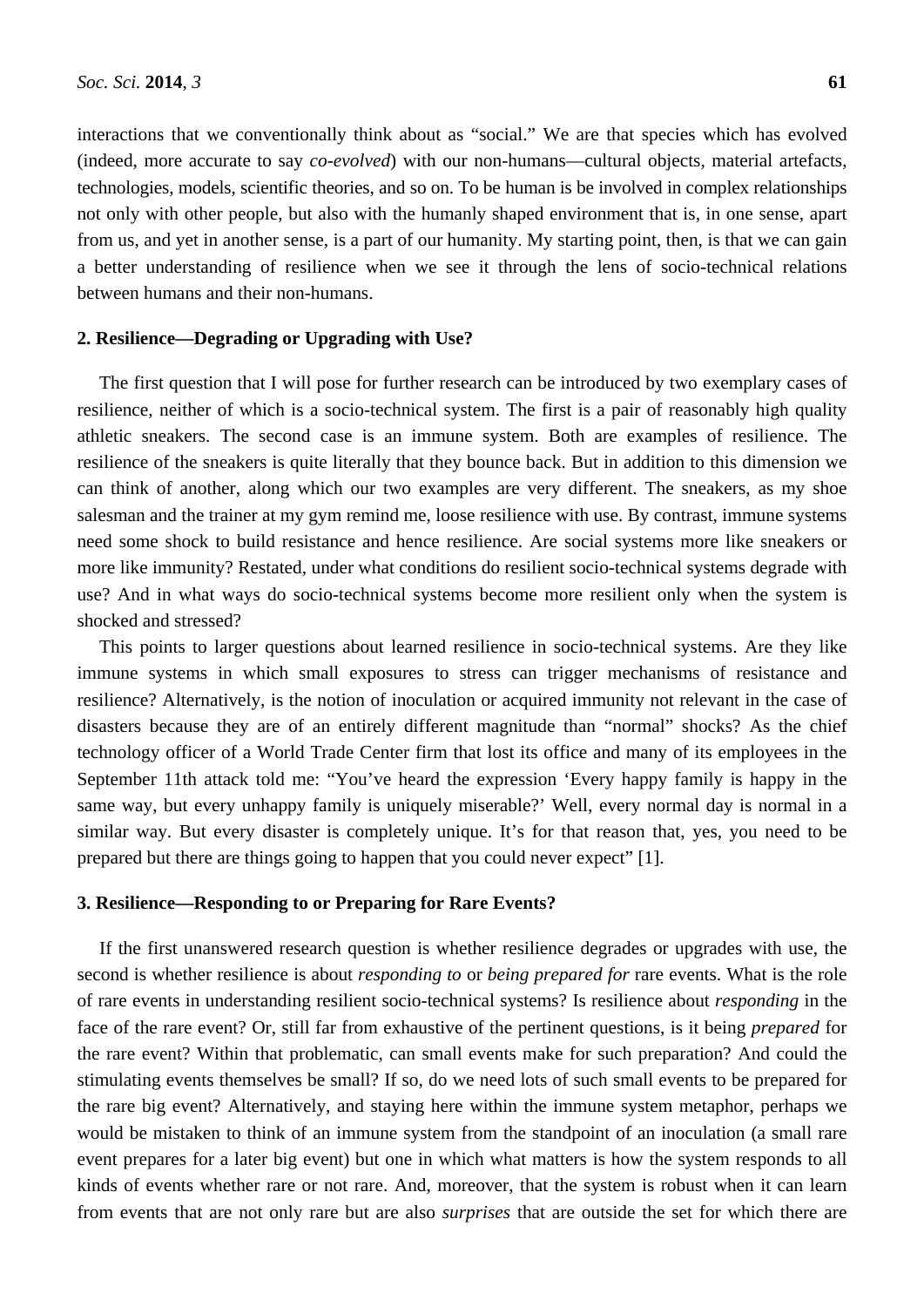$\overline{a}$ 

already existing solutions.  $<sup>1</sup>$  (A low probability event could be rare, but also because it is already in the</sup> category of a known possible event could be thought of as expected even with low probability.) With this in mind we need to emphasize the difference between planning and preparation. Planning requires that parameters are known. One cannot plan for the radically unexpected; but it is possible to be prepared. In this sense, a resilient system does not eliminate vulnerability. In fact, the continued exposure to vulnerability is one of the key features of the system. Among the resources of such a learning system is vulnerability itself.

#### **4. Resilience, Robustness, and Change**

Sometime before 2000, while participating in an ongoing seminar at the Santa Fe Institute, several of us were asked to provide examples of *robustness*. My contribution: the Volkswagen Beetle. With the Concept 1 car design by J Mays and Freeman Thomas, the New Beetle demonstrated robustness *the ability to maintain identity amidst transformation*. The Vespa scooter could be another, very similar, example [5].

Robustness is paradoxical. In place of the familiar maxim, "Plus ça change, plus c'est la même chose" (the more things change, the more they stay the same) we find something quite different: sometimes things have to change to stay the same.

One of the interesting and challenging aspects of resilience in socio-technical systems (as well as social systems more conventionally defined) is the problem of the pertinent identity and the relevant time frame. Take, for example, the epochal economic, political, and social upheavals that took place after 1989 in Eastern Europe and (only a few years later) the former Soviet Union. Say, for example, that we looked at the East European cases a decade after the events of 1989. Some of the countries might appear more resilient in the face of the "shock" to the system, whether that be conceptualized as "market shock" or the shock of system transformation more generally. We could think of greater winners and losers, defining this in terms of ability to "bounce back" especially if we use levels of GDP growth as a metric for resilience. Alternatively, we might think about resilience as an ability to learn from the shock. In that case, we might measure resilience in terms of innovation or some other ongoing property of a more flexible and responsive polity, whether or not such metric correlated with levels of growth of GDP [6–8]. Yet again, from a longer historical time frame, one could think of the "shock" not as the perturbation of the 1989 system transformation but as the shock of forty years of Soviet imposed state socialism. Resilience would then be measured by the extent to which the respective societies "returned to normalcy" along some prior East European trajectory. Note that none of these concepts is unproblematic.

<sup>1</sup> Prior to the September 11, 2001, security analysts might have (and in all likelihood had) calculated the odds of a terrorist attack on United States territory. But it is highly unlikely that an analyst had prepared estimates of the likelihood that four passenger jets would be seized and turned into weapons, targeting nearly simultaneously four strategy and highly symbolic assets. Such a rare event existed as a category of rare events only in the minds of those who organized and carried out the attack.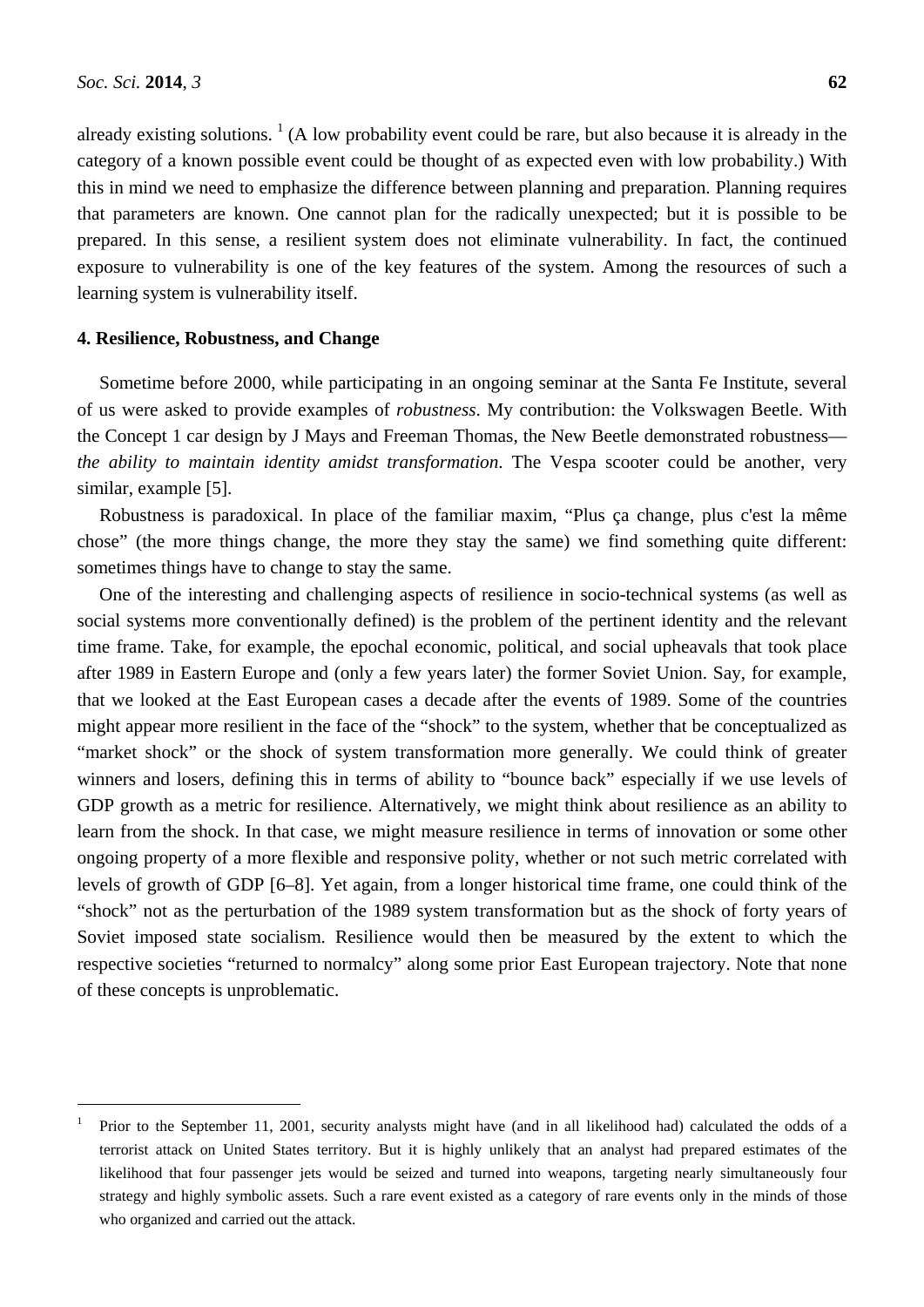#### **5. The Evolution of Resilience?**

We turn now more explicitly to socio-technical systems as human-non-human hybrids. Doing so in the context of longer historical time frames suggests that we might think about the *evolution of resilience*. Over many generations, human beings have developed socio-technical practices to protect them from vulnerabilities and to respond to shocks. From that long time perspective we see an increasing socialization of risk and vulnerability. Increasing socialization means that people took into consideration those around them, starting with small groups, families, and tribes. To those they loved they extended cooperation. There will be times when I am vulnerable and times when you are vulnerable, and so we work together to develop various kinds of communitarian structures and practices to deal with these vulnerabilities.

New institutions emerge with the rise of agriculture and then of manufacturing. Members of a trade, for example, create associations. We carpenters, for example, create a funereal association so that, when your father dies, you can draw on the fund for his funeral. With the nation state come still higher levels of socialization of risk—insurance, pension plans and health care schemes. And in our current epoch we see the rise of humanitarian aid—international communitarianism—at the global level.

One way of thinking about the socialization of resilience is via the notion that some larger unit will care for the vulnerabilities of constituent parts (families for individuals, clans for families, tribes for clans, federal governments for member states, the international community for countries wracked by calamity). The counterpart view is that the mechanisms for maintaining security become forms of threat. For example, as sedentary societies produce agricultural surpluses, they have crops and warehouses to protect, surpluses to pay for units specialized in warfare, military entanglements resulting from these, and new threats to security as a consequence. Similarly, measures to guard against the elements, by providing shelter, warmth, and clothing, as well as to provide for food by irigating and fertilizing crops, can be destabilizing, ultimately threatening delicate climatic balances. Resilience, in this view, would evolve—and the processes driving the evolution of resilience would include the very mechanisms that were intended to provide for resilience.

Several of the papers presented at the conference address these themes. For example, the paper by Gabriela Christmann and Oliver Ibert [9], although not cast in a long historical time frame, explicitly refers to processes in which resilience strategies can be seen to be evolving. Katrina Brown in her presentation does take the longer view but with a very different approach, arguing against the notion of vulnerability and resilience going all the way back to tribal societies. Instead, she historicizes the concepts. Yes, there have always been vulnerabilities, but the self-conception of people and of society as vulnerable and resilient were concepts that emerged historically—and not that long ago.

Ash Amin writes about the end of a long historical development in which elites and masses had made compromises that brought about the welfare state. With the simultaneous rise of markets and of nation states came the emergence of national elites competing with elites in other nations. And so also emerged the dominated classes who demanded the exercise of rights and threatened disruption if these were not recognized. In the resulting compacts that were made between a national elite and its respective subordinate classes, vulnerabilities were socialized in the form of the welfare state. Amin sees our epoch as one in which these structures and practices are being set aside. Moreover, cities are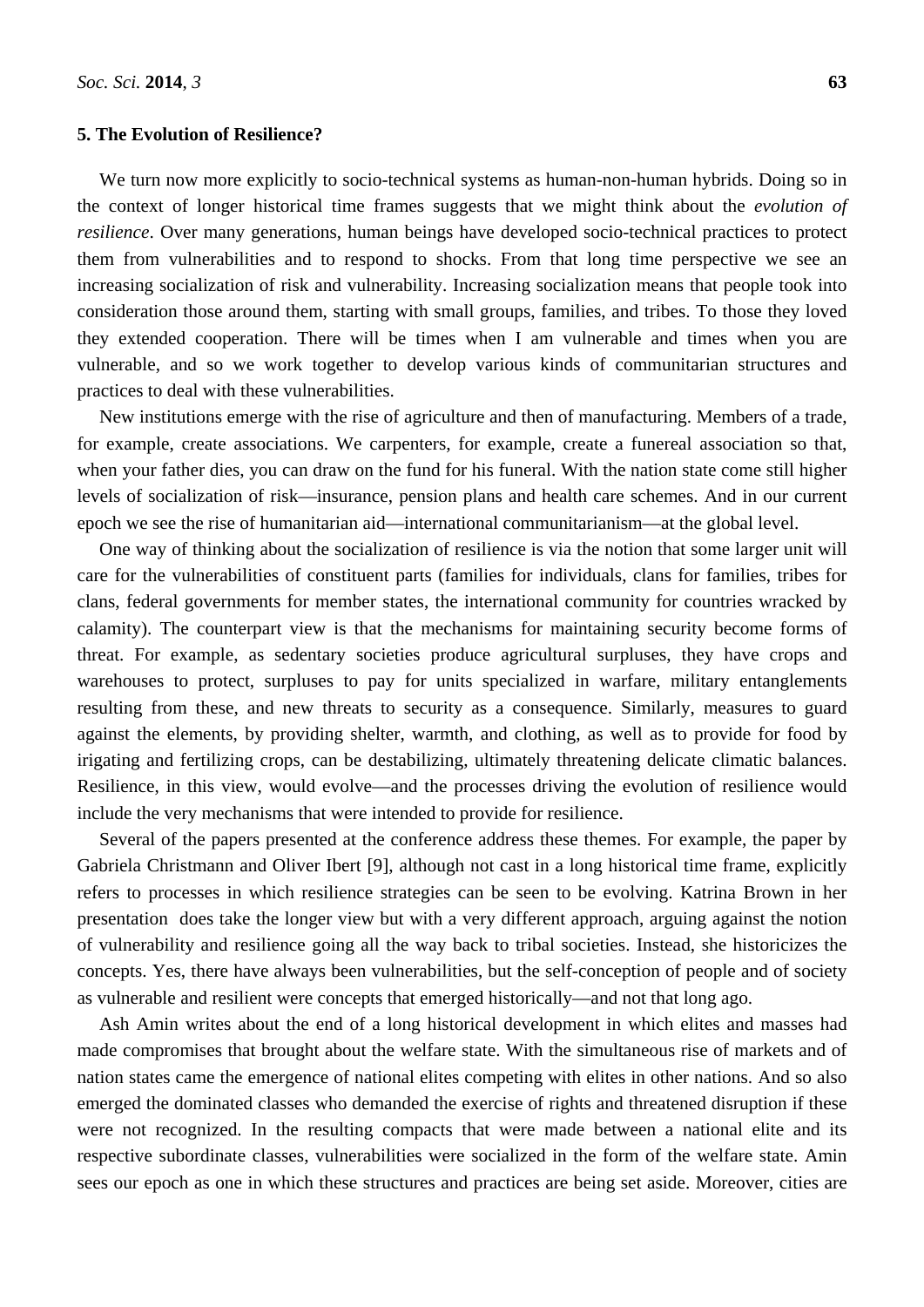the key sites where the dominant and the dominated, instead of recognizing and institutionalizing their interdependence, are becoming increasingly separated.

We can think of this process as the *new medievalism*, in which elites in their contemporary castles have much more in common with elites in other castles than with the citizens with whom they inhabit the same city. They are a world onto themselves; they often enjoy the protection of private security forces; and they travel freely to the other top 100 cities where, surrounded by the same mauve colored wallpaper in any of the international hotels, they feel comfortably at home. Most importantly, they have, or they think they have, no need for any kind of solidarity with the dominated who live in their communities.

Guruduth Banavar, Vice President and CTO Global Public Sector at IBM New York also puts his attention on cities, observing in his presentation at the Berlin conference that "Cities are a world unto themselves. The top 100 cities have their own network." For Banavar, the evolutionary course of resilience runs "from empire to nation state to city". In his emphatically evolutionary view, the new information technologies are like a radical new species at the end of a long process of evolutionary development. In his vision, these new technologies promise the possibility of the *automation of resilience*. Susan Christopherson, by sharp contrast, argues that these new big data systems actually threaten resilience because they undermine the highly localized and self-managed practices that have long been the basis for first response in situations of crisis and calamity. The lesson suggested here is that our research should be alert to the ways in which attempts to mitigate risk and protect against disaster can compound risk and provoke new vulnerabilities. If resilience evolves, it does so unevenly at best and with the possibility, at worst, of a trend toward ever widening threat brought about by measures originally designed to protect.

#### **6. From Security to Securities: The Risks of Models of Risk**

Among the first systematic studies of resilience in a social system, I think of the research carried out after the Second World War about the effects of allied bombing on the German economy. The first of these was the *United States Strategic Bombing Survey*, commissioned by Franklin Roosevelt while war was still being waged in November 1944 and released at the war's end in September 1945. The board of experts was directed by Paul Nitze who became one of the chief architects of U.S. policy toward the Soviet Union. It included the Keynesian economist John Kenneth Galbraith who had served during the war as deputy director of the Office of Price Adminstration; diplomat George Ball who would later become well known for his opposition to escalation of the Vietnam War; and the organizational psychologist Rensis Likert who had just developed the first national geographic sampling frame and would go on to set up the Survey Research Center at the University of Michigan and develop the 5-point psychometric "Likert scale".

While Galbraith pointed to the commission's findings indicating that allied bombing was ineffective, Nitze sided with Pentagon officials who maintained that strategic bombing had been decisive in bringing about the war's conclusion. What matters for our purposes is not the official report itself but the fact that the study involved systematic research about resilience. Just a few years later, the methodologies developed in the course of the study would find a new object of investigation in research on the anticipated effects of nuclear war on the United States, leading to increasingly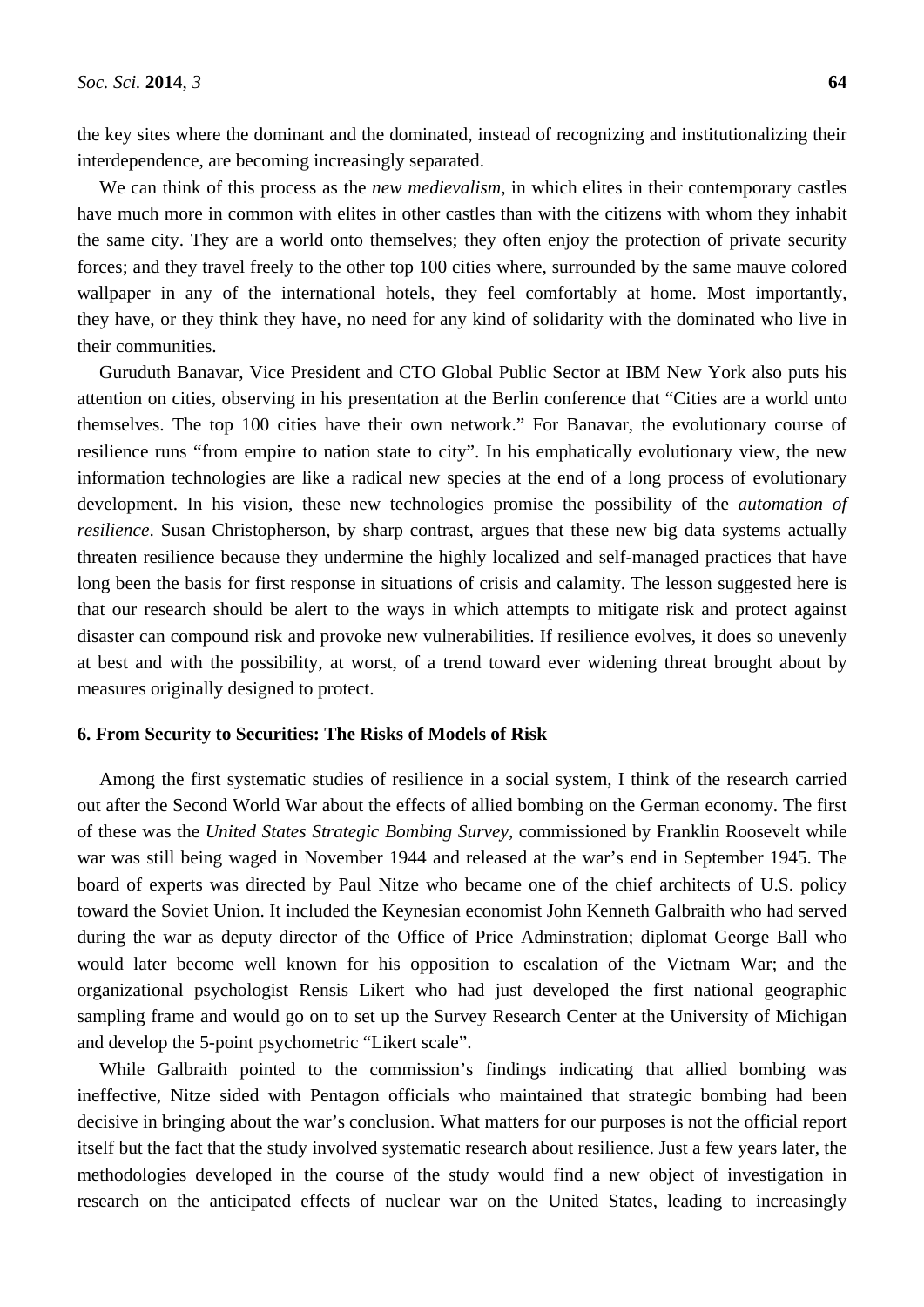$\overline{a}$ 

sophisticated input-output tables of the national economy, new models for economic simulations, and the further development of operations research [10–12]. These new models of the economy moved from thinking about aggregates to thinking about interconnected flows and from event modeling to *logistics modeling* that recognized the spatial and temporal interdependencies between different production facilities and thus examined the post-attack capabilities of these facilities through the lens of "critical networks" ([13], p. 30). Vulnerability and hence resilience were thus reconceptualized.

These models, in turn, figured in the strategic management of President Nixon's Wage and Price Control policy announced in August 1971 and triggered by  $6.1\%$  unemployment.<sup>2</sup> This policy once again brought economists to work alongside engineers from operations research. Their continued efforts resulted in the change from actuarial to probabilistic models of risk; in the shift from modeling the national economy to models of financial markets; to notions of stress tests applied not to physical objects but to financial instruments; to the use of models to reduce vulnerability to risk by traders, by hedge funds, and by banks; and eventually to the use of models as a regulatory device. Thus, from the first systematic studies of resilience we find an unbroken link of conceptual and methodological developments, moving from the field of security to the field of *securities* and leading to contemporary models of risk—models, moreover, which take into account that other actors are also using models in attempts to design resilience in response to risky futures.

Recent work in the social studies of finance suggests that models of risk can be risky. Donald MacKenzie [14], for example, shows how models designed to calculate the risk of securitized mortgages contributed to the recent financial crisis. In several recent papers, Elena Esposito [15,16] applies observation theory to the field of finance with similar conclusions. In her paper on "The Structure of Uncertainty," Esposito proposes the idea that "the real purpose and function of the market is to provide an arena for the mutual observation of observers" ([16], p. 10). For her, the most interesting aspect of the circularity of observations (observers observing observers) pertains to uncertainty about the future [17]. And the most troubling aspect is that models that predict the future can and will, by being used, bring about a different world than the one predicted. This is a diabolical circularity: The more a prediction is followed, the more it will modify the conditions on which it was based, and thereby change the world. Or, as the Yankee philosopher Yogi Bera so aptly stated: "The future ain't what it used to be." Observations about the future bring about different futures [15,18].

Esposito notes that any model needs to make assumptions about the actions of others. Things get really interesting, she argues, when models become more sophisticated and begin to take into account that others are not simply acting but are acting on the basis of models (which themselves take into account that others are using models, each of which is probability based). As models become more sophisticated, more powerful, and better able to take into account model risk, prices become more volatile and the system as a whole less predictable. That is, the *reliability* of models contributes to the *unpredictability* of the system: "Under these conditions, every reliable forecast is destined to falsify itself, because the future reacts to the expectations imposed on it—where every additional reliable forecast contributes to an increased unpredictability of the future" ([15], p. 370).

<sup>2</sup> In effect, the same new models of the economy that gave the Office of Emergency Preparedness tools to understand the effects of nuclear strikes could also be used to understand the effects of potential industrial or general strikes by trade unions [12].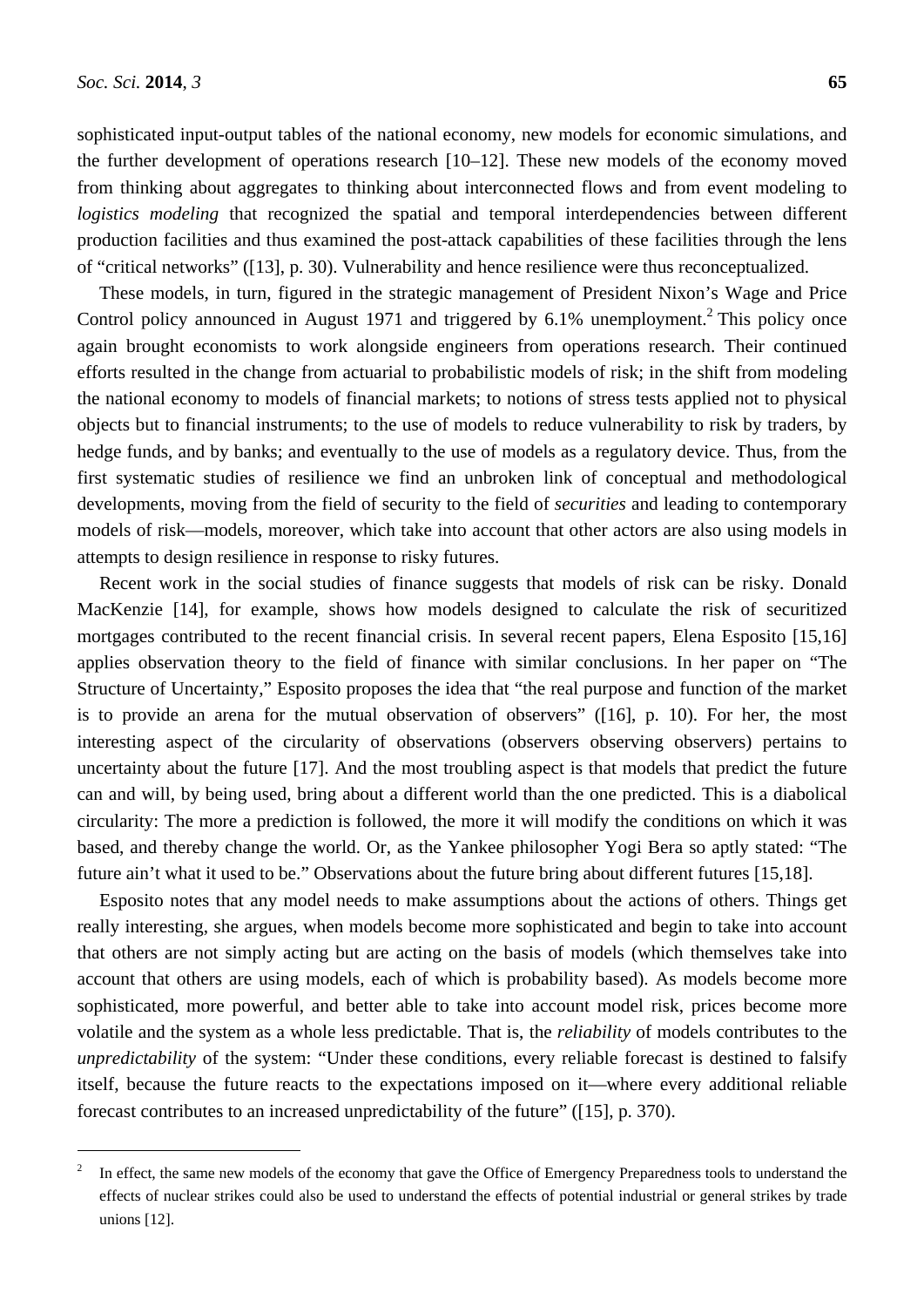My research with Daniel Beunza also finds that measures that perform well in error detection and in limiting exposure to calamity at the individual level can lead to the amplification of error and disaster for the collectivity. In a recent paper, "From Dissonance to Resonance: Cognitive Interdependence in Quantitative Finance" [19], we ask the question: How do traders deal with the fallibility of their models? In particular, how do they deal with the fact that, in identifying patterns in the markets, these same instruments can also blind the trader from seeing some things? As instruments of perception and indeed, like the optic nerve itself which allows us to see but must also produce a blind spot—models that reveal also conceal.

How does the trader avoid such cognitive lock in? The answer is that traders leverage the fact that other traders are observing from a different vantage point. The traders at the merger arbitrage desk we studied could not observe what is on their rivals' screens. That is, as a trader I cannot observe your observations directly, and I don't have access to your model. What I would like to do is make reasonable inferences about your model. Beunza and I show that, in the case of merger arbitrage, traders place on their screen an image of the "spread plot" which they skillfully use as a representation of the aggregate views of their rivals.

When the spread plot moves in a direction different from one's own estimates, traders can ask, "What am I missing?" and make corrections in their models. In itself, watching the spread plot is a first order observation. But when the spread moves in a different direction than the estimates derived from my proprietary model, the resulting triangulation is a second order observation that allows me to make inferences about *how you are interpreting the world* which can cause me to reflect on (to think again about) my own model. Such "reflexive modeling" can help an individual trader to avoid disaster. But it should come with a warning label: when the system lacks requisite diversity, the cognitive interdependence can create positive feedback that yields an arbitrage disaster—such as the \$2.8 billion in losses to merger arbitrageurs (including the team we studied) in the GE-Honeywell deal. When the system lacks diversity of viewpoints, the same practices that do prove effective in mitigating individual cognitive lock in can lead to a collective lock in of enormous proportions.

## **7. Information Architecture Is Politics in Code**

In his paper here, Gernot Grabher asks how we can learn from rare events. And he poses that question both for the analytic observer and for the participants themselves. In addition to learning from events that almost never occur, we could go on to ask how to learn when events are very small. This is the problem that Bruce Goldstein posed in his presentation [20]. We can go on and ask how can we learn without disasters? Most importantly, what counts as a disaster? Ash Amin points us in that direction. The small events—a child dies of malnutrition, a young person dies of violence, a mother dies of an untreated disease. Large in a life to be sure; but small on some world historical scale. Yet, what if there are tens or hundreds of thousands of such small events every day? The numbers are at large scale, but still the events are small. Must it be socially and politically recognized as a disaster for us to learn from it?

Amin is not sanguine about such prospects. What optimism he expresses is based on what he sees in structures and processes of the most mundane and localized types. These are hybrid systems in exactly the sense with which I opened this essay and associations of human and non-human. Amin refers to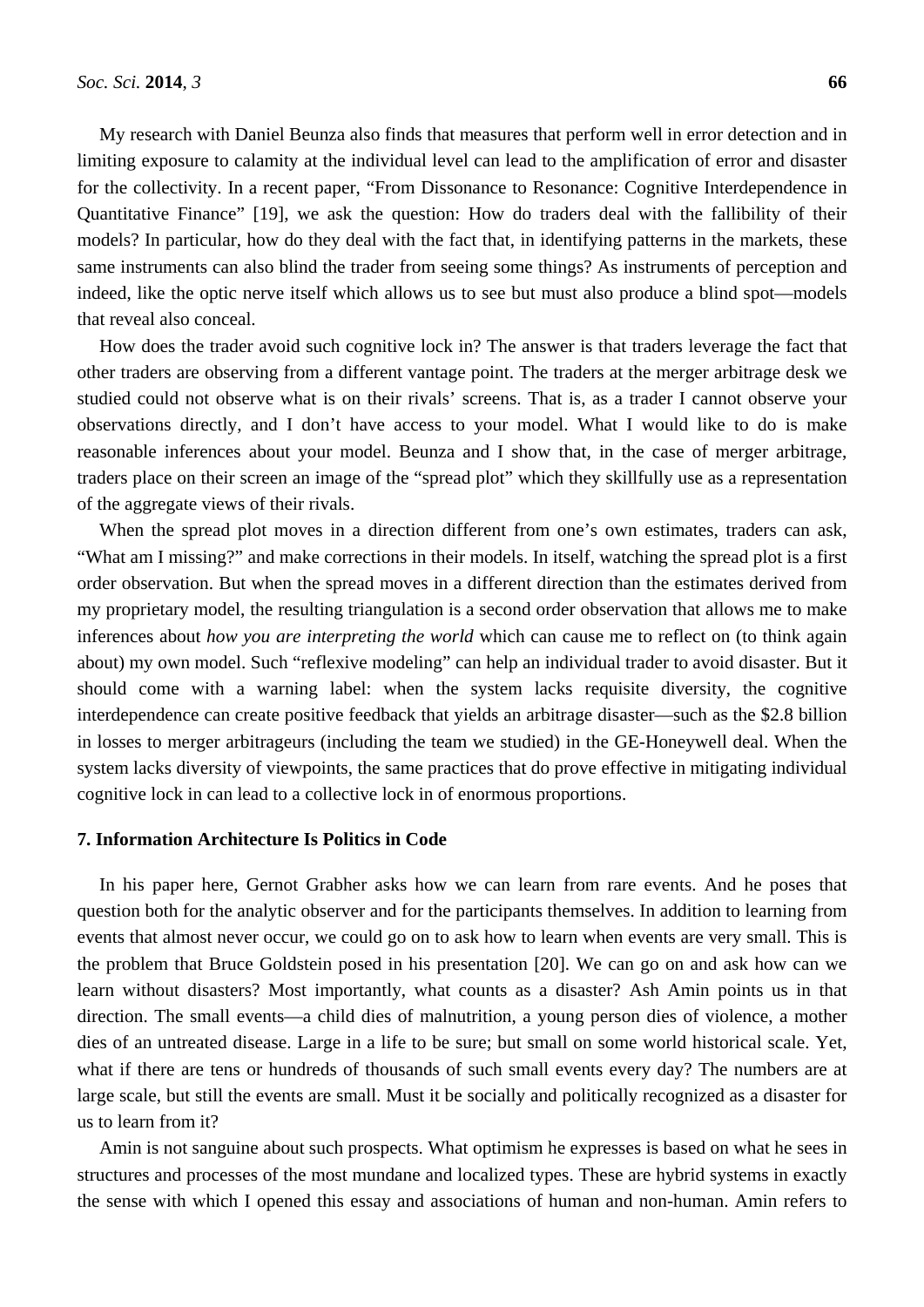them as the city's "technological unconscious" but he does not have in mind the eyes of all-seeing surveillance and information technologies. No, he finds reason for hope in the most basic—water and sewer systems. For it is in the struggle for such absolutely basic urban amenities that the dispossessed can counter impoverishment, both because of the direct, immediate actual benefits it can provide but also because it can indirectly be the social organizational basis for political resistance in the longer term. Meanwhile, the arrangements around such material provisioning provide a social infrastructure that could form the basis for resilient response should other kinds of disasters strike.

Although he does not use the term, Guruduth Banavar also thinks of a kind of urban technological unconscious. But unlike that of Ash Amin, his is emphatically one that is *information* based. As he told us at the Berlin conference, "Pretty much everything in the physical world has a representation in the information world." But, as I responded to him at the conference, recent research suggests that the IBM labs must think through some further steps. First, following MacKenzie [14] and Esposito [16] as well, the algorithms of automated resilience are not simple representations of the world. They are engines that reshape the world at the same time that they code it. Second, the more that the instruments for automated resilience begin to model human behavior, the more (to be realistic) they will need to bring into their models the fact that agents are also using models. The paradox, as we saw in the work of Esposito mentioned above, is that this greater realism produces models of such instability that it increases rather than decreases uncertainty.

As I also posed to Guruduth Banavar in Berlin, there is the question of politics around automated resilience. Banavar speaks as if these systems are only technical. But, to insist on both sides of such complex hybrids, they are, in fact, socio-technical. As such, they are shaped by politics—not merely the partisan politics that so inflicts our systems of governance but the deeper politics shaped and in turn shaping inequalities. Someone once said that architecture is politics in stone. In our era, *information architecture is politics in code*. This can remain a denunciation, even one of resignation. Or, instead, it can mean that policy makers, citizen associations, and yes software programmers take up the challenge to put a different, more inclusive, more participatory, and more democratic politics into code.

#### **8. From Redundancy to Reflexivity**

Gernot Grabher's account of the preparation for the 2012 London Olympic Games highlights, first, the importance of goal ambiguity. For the particular case, what mattered was the simultaneous planning of the event and of the infrastructural legacy that would remain after the Olympics. Grabher emphasizes, secondly, the importance of evaluative ambiguity. It was the existence of multiple, indeed rival, performance principles that generated better search processes in the planning and preparation phases. Thirdly, Grabher stresses the difference between adaptation and adaptability. A system that is perfectly adapted to its environment would be most efficient—according to principles of allocative efficiency. But, as perfectly adapted, it would have no slack to respond if and when the environment changes. The more adapted, the less room for maneuver. Adaptability, by contrast, refers to the dynamic reproduction of slack, *i.e.*, to the presence of some resources which were not deficient when measured from the perspective of allocative efficiency (see also [21,22]).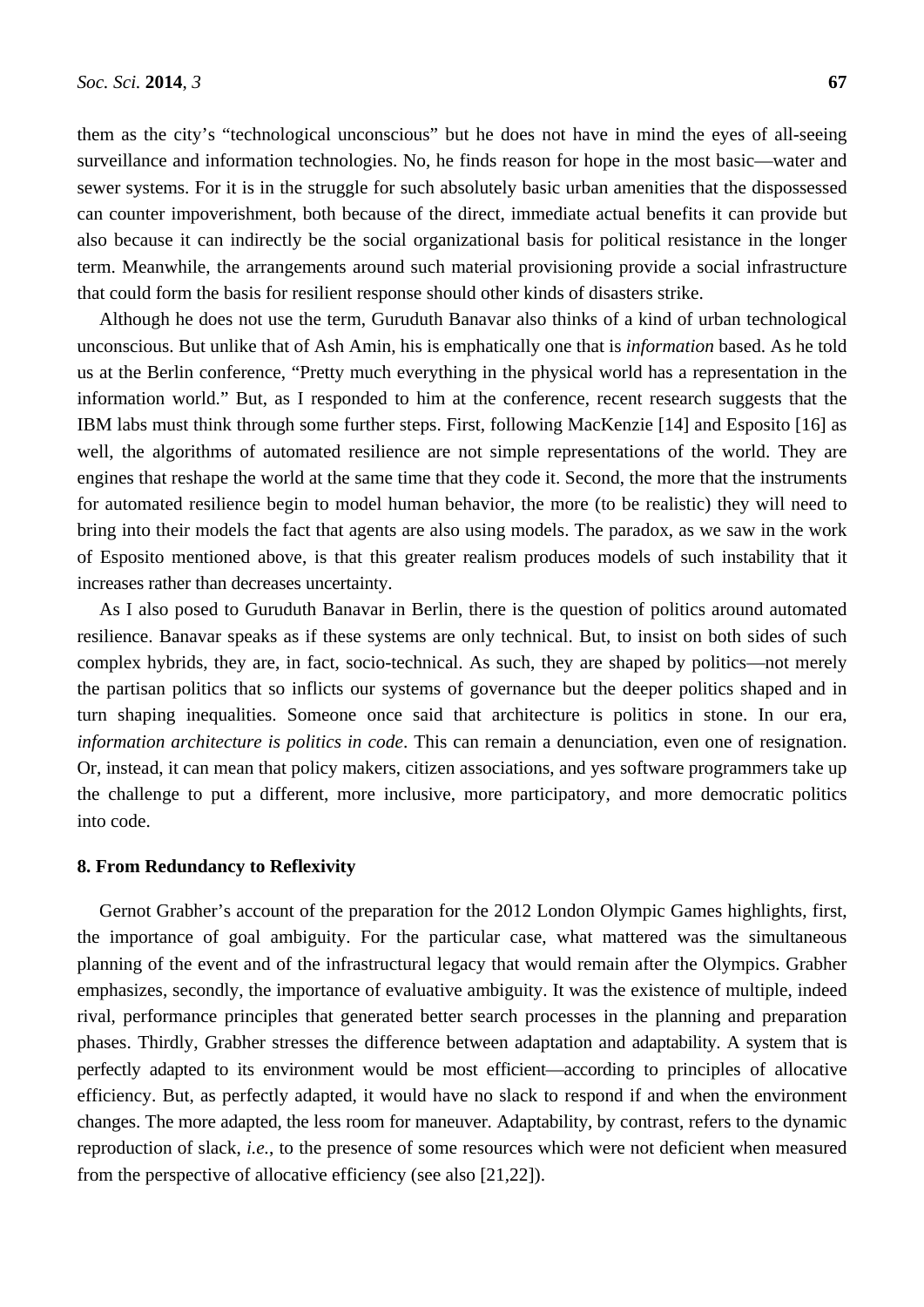Of these, for the challenge of resilience as for the challenge of innovation, most important in my view is diversity of evaluative principles. I stress diversity, a word that, surprisingly for me, was not often voiced at the Berlin conference. In my view, diversity of evaluative principles (call them principles of worth) is important because it can be a basis for organizational reflexivity. If there are heterogeneous criteria of worth, it is less likely that we will lock in to one "best" way of doing things. In so doing, we will not merely preserve slack—redundancy of the same type of resource—but will preserve diverse practices. This means, in the first place, that we have a greater diversity of practices available for recombination when the environment changes. And because we have not organizationally locked in to only one way of doing things, we are also not cognitively locked in. This greater reflexivity means that we are more likely to be able to recognize that, in changed circumstances, there are aspects of the situation that can be configured as resources. In that case, resilience is not just having extra resources held as redundant slack (at the outset, quantitatively more but not qualitatively different) nor is it suddenly being granted more resources externally. Instead it is an internal ability to acknowledge and utilize what was there but had not been already recognized as a resource [22].

Vulnerability is not inherently negative. To be vulnerable is itself something valuable and inevitable. It defines us as humans. To be resilient is not to have eliminated vulnerability. In fact, one of the dangers of security measures is that, in trying to conquer vulnerability, they can damage processes which are at the basis of resilience.

## **Acknowledgements**

I am grateful to Jorg Sydow and especially to Elena Esposito for comments and suggestions while I was revising this essay.

## **Conflicts of Interest**

The author declares no conflict of interest.

## **References**

- 1. John Kelly, and David Stark. "Crisis, Recovery, Innovation: Responsive Organization after September 11<sup>th</sup>." *Environment and Planning A* 34, no. 9 (2002): 1523–33.
- 2. Daniel Beunza, and David Stark. "The Organization of Responsiveness: Innovation and Recovery in the Trading Rooms of Lower Manhattan." *Socio-Economic Review* 1, no. 2 (2003): 135–64.
- 3. Daniel Beunza, and David Stark. "Resolving Identities: Successive Crises in a Trading Room after 9/11." In *Wounded City: The Social Impact of 9/11*. Edited by Nancy Foner. New York: Russell Sage Foundation Press, 2005, pp. 293–320.
- 4. Monique Girard, and David Stark. "Socio-technologies of Assembly: Sense-making and Demonstration in Rebuilding Lower Manhattan." In *Governance and Information: The Rewiring of Governing and Deliberation in the 21st Century*. Edited by David Lazer and Viktor Mayer-Schoenberger. New York and Oxford: Oxford University Press, 2007, pp. 145–76.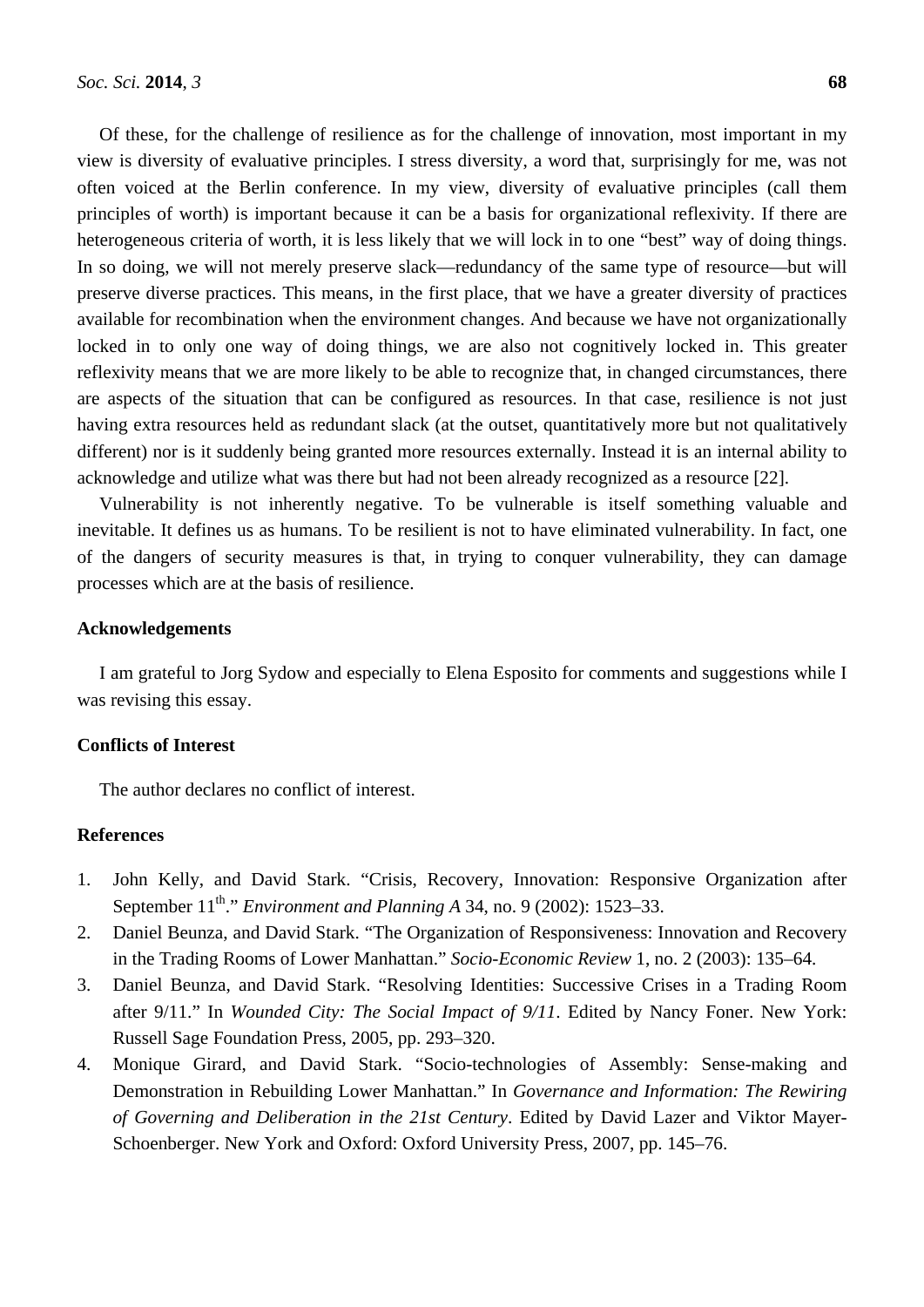- 5. Davide Ravasi, Violina Rindova, and Ileana Stigliani. "Valuing Products as Cultural Systems: A Conceptual Framework and Empirical Illustration." In *The Worth of Goods: Valuation and Pricing in the Economy*. Edited by Jens Beckert and Patrik Aspers. Oxford and New York: Oxford University Press, 2011, pp. 297–318.
- 6. David Stark, and Laszlo Bruszt. *Postsocialist Pathways: Transforming Politics and Property in East Central Europe*. New York and Cambridge: Cambridge University Press, 1998.
- 7. David Stark, and Laszlo Bruszt. "One Way or Multiple Paths? For a Comparative Sociology of East European Capitalism." *American Journal of Sociology* 106, no. 4 (2001): 1129–37.
- 8. Laszlo Bruszt, and David Stark. "Who Counts? Supranational Norms and Societal Needs." *East European Politics and Societies* 17, no. 1 (2003): 74–82.
- 9. Gabriela C. Christmann, and Oliver Ibert. "Vulnerability and Resilience in a Socio-Spatial Perspective. A Social-Scientific Approach." *Raumforschung und Raumordnung* 70, no. 4 (2012): 259–72.
- 10. Stephen J. Collier, and Andrew Lakoff. "Distributed Preparedness: The Spatial Logic of Domestic Security in the United States." *Environment and Planning D: Society and Space* 26, no. 1 (2008): 7–28.
- 11. Stephen J. Collier, and Andrew Lakoff. "The Vulnerability of Vital Systems: How 'Critical Infrastructure' Became a Security Problem." In *Politics of Securing the Homeland: Critical Infrastructure, Risk and Securitization*. Edited by Myriam Dunn and Kristian Soby Kristensen. London and New York: Routledge, 2008, pp. 40–62.
- 12. David F. Krugler. *This is Only a Test: How Washington D.C. Prepared for Nuclear War*. New York: Palgrave, 2006.
- 13. Onur Ozgode. "Logistics of Survival: Assemblage of Vulnerability Reduction Expertise." Department of Sociology, Columbia University, 2009, unpublished manuscript.
- 14. Donald MacKenzie. "The Credit Crisis as a Problem in the Sociology of Knowledge." *American Journal of Sociology* 116 (2011): 1778–841.
- 15. Elena Esposito. "The Certainty of Risk in the Markets of Uncertainty." In *Vinzenz Bronzin's Option Pricing Models: Exposition and Appraisal*. Edited by Wolfgang Hafner and Heinz Zimmermann. Berlin and Heidelberg: Springer, 2009, pp. 359–72.
- 16. Elena Esposito. "The structures of uncertainty: Performativity and unpredictability in economic operations." *Economy & Society* 42 (2012): 102–29.
- 17. Elena Esposito. *The Future of Futures: The Time of Money in Financing and Society*. Cheltenham: Elgar, 2011.
- 18. David Stark. "Observing Finance as a Network of Observations: Comment on Esposito." *Sociologica* 2 (2013): 1–12.
- 19. Daniel Beunza, and David Stark. "From dissonance to resonance: Cognitive interdependence in quantitative finance." *Economy and Society* 41 (2012): 383–417.
- 20. Bruce Evan Goldstein, Anne Taufen Wessells, Raul Lejano, and William Butler. "Narrating Resilience: Transforming Urban Systems Through Collaborative Storytelling." *Urban Studies*, 2013, online first.